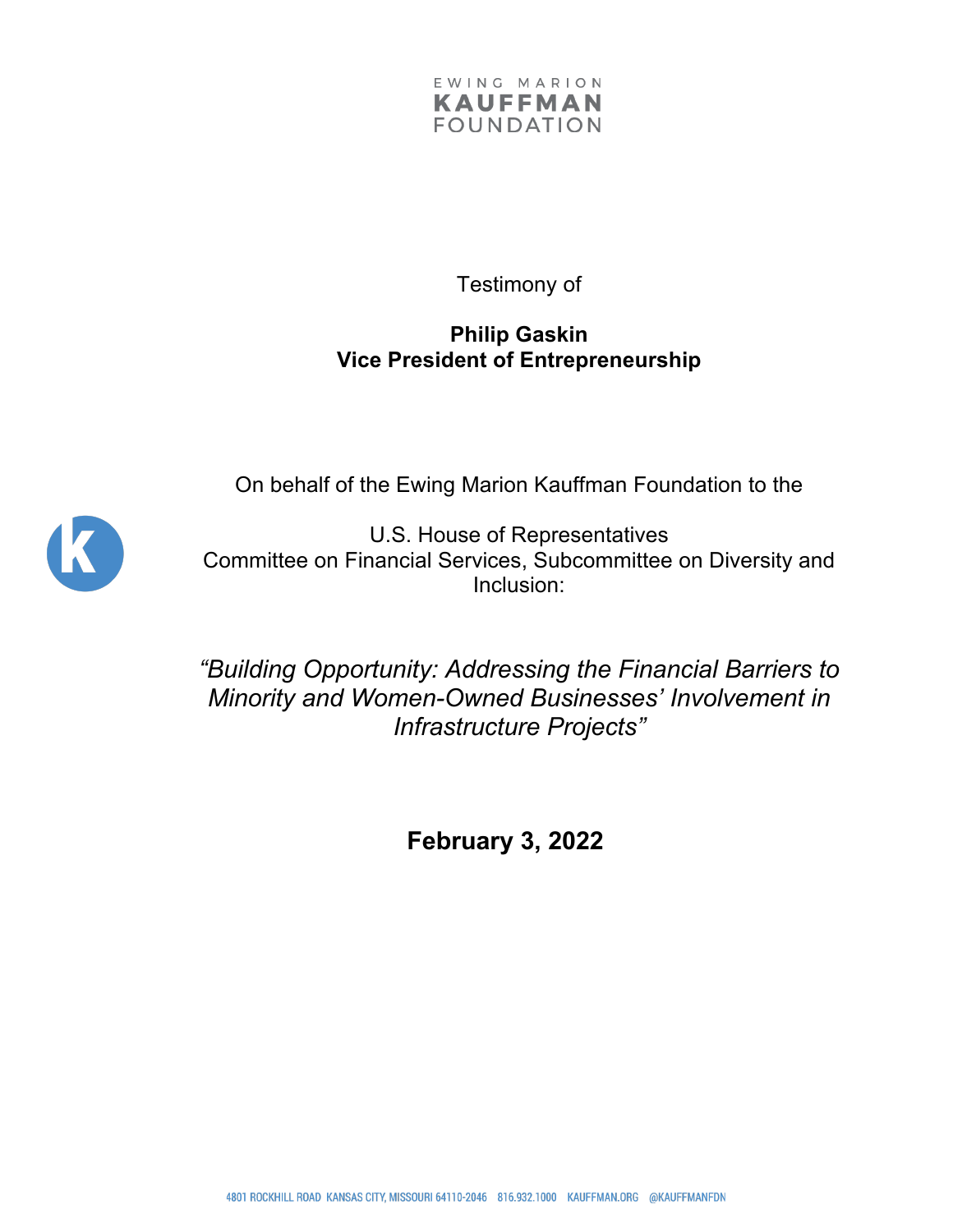Good morning, Chair Beatty, Ranking Member Wagner, and Members of the Subcommittee. My name is Philip Gaskin, Vice President of Entrepreneurship at the Ewing Marion Kauffman Foundation. It is an honor to testify on behalf of the Kauffman Foundation to discuss ways to reduce barriers for women and minorityowned businesses in contributing to advancing the state of American infrastructure.

The Ewing Marion Kauffman Foundation is a private, nonpartisan foundation based in Kansas City, Mo., that focuses on a prepared workforce and entrepreneur-focused economic development. The Foundation uses its \$3 billion in assets to change conditions, address root causes, and break down barriers so that all people – regardless of race, gender, or geography – can achieve economic stability, mobility, and prosperity.

Our founder, Ewing Marion Kauffman, saw himself as a common man who was able to achieve uncommon things in his life – from growing a business that started in his basement to a multi-billion-dollar enterprise, or bringing a Major League Baseball team to Kansas City. He was an entrepreneur and humanitarian whose innovative and long-lasting contributions have benefited millions of people in his hometown of Kansas City and beyond.

Ewing Kauffman established the Foundation with the same sense of opportunity he brought to his business endeavors, and, with the same convictions. He believed, as does the Foundation that, "All the money in the world cannot solve problems unless we work together. And, if we work together, there is no problem in the world that can stop us, as we seek to develop people to their highest and best potential."

In that spirit of Mr. Kauffman, we seek to create equitable, comprehensive, and sustainable change. And to do that we first must listen to the communities in which we work, develop shared learning and knowledge, and bring people together. Through these collaborations, we champion ideas and support solutions designed to improve education, boost entrepreneurship, and help communities and individuals thrive.

The Kauffman Foundation empowers a network of grantees, partnerships, and organizations who seek to enact systemic positive change towards creating an economy that works for more people across America. While our reach and impact are national, we pride ourselves in a local, incubator approach by innovating, testing, and deploying programs designed to empower the next

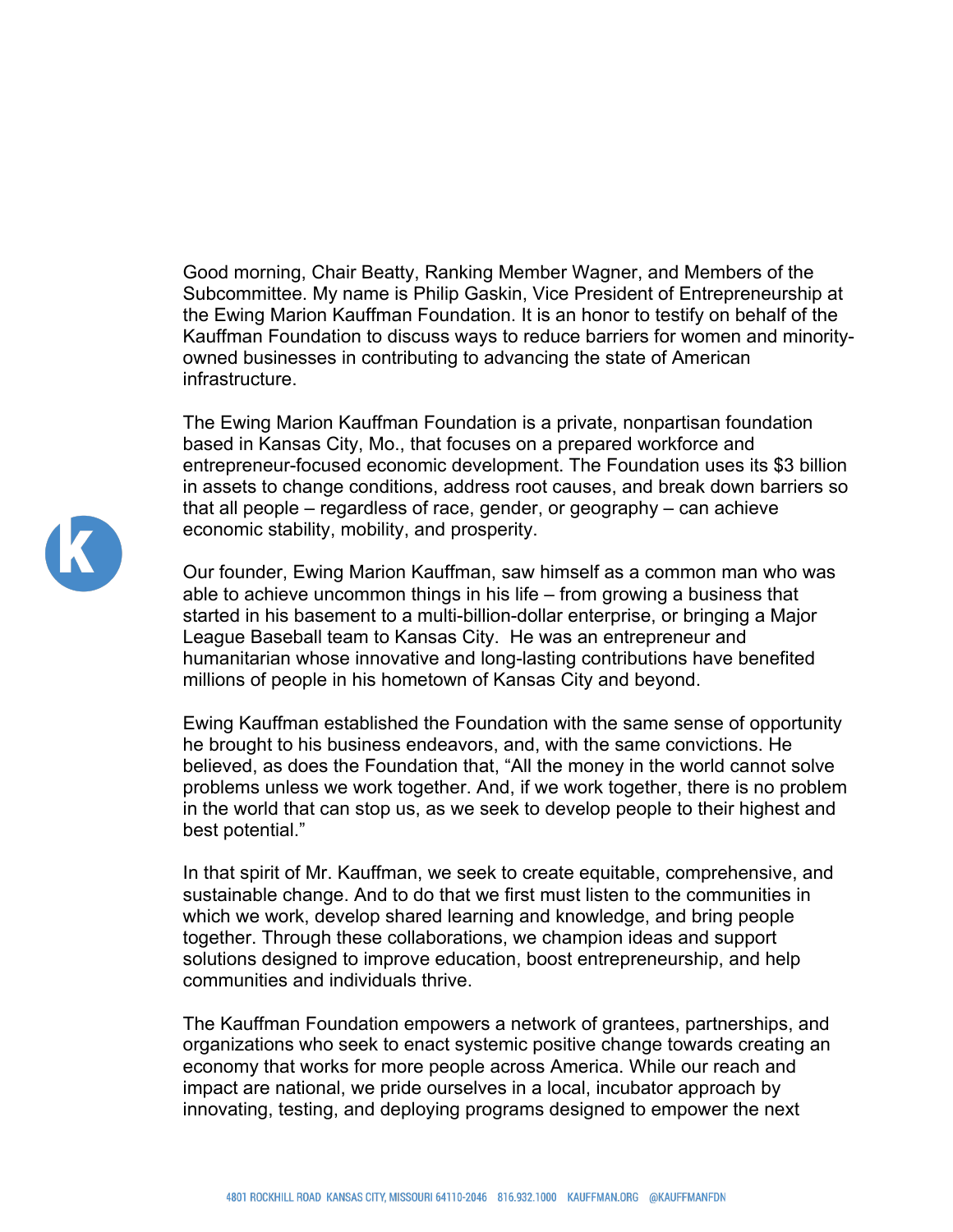generation of entrepreneurs and workforce with the tools they need to succeed right in the heart of Kansas City.

To the Kauffman Foundation, entrepreneurship is not only about business ownership, rather, we believe entrepreneurship embodies the potential towards creating a ripple effect of opportunity in an entrepreneur's community. We know that newer firms create the most net new jobs year after year. The connection with a prepared workforce is clear. New firms are also the engine of innovation and continued reinvention of our economy, opening new sectors and job opportunities.

However, we sometimes forget the impact that entrepreneurs have on the communities in which they start their venture. Like Mr. Kauffman's endeavors, the businesses that start and grow in communities shape those communities. Drive around a community and look at the names on the community institutions. Those names reflect the entrepreneurs who gave back to the community that helped them. What can America become if we tap into more of that innovation, expand the opportunities for more people with a great idea, and open access to communities that have faced historic barriers and disinvestment?

To fully build America's competitiveness, we must empower and engage the entire entrepreneur class. Half of our nation's potential entrepreneurs are sitting on the sidelines. In a competitive global economy, at the heart of our opportunity to rebuild American infrastructure in an inclusive way, America cannot afford to waste the energy and ideas of even one entrepreneur, let alone half of its population. Especially if those entrepreneurs possess the skillsets, market knowledge, industry expertise, and grit and determination required of them. Right now, it is just too hard for too many to start a business and access the supports they need to let it grow.

Black Americans and other people of color, and those in rural communities represent the last, great untapped asset class in America today. And if we can find ways to support them, especially through equal participation in rebuilding American infrastructure, I guarantee our country will be more profitable, more competitive, and more equitable.

Now, let me share a personal story about my father's experience as a Black entrepreneur when I was growing up. My family lived near a long street in Los Angeles that crossed many kinds of neighborhoods. For us, it was more than a boulevard. It was more of a Berlin Wall.

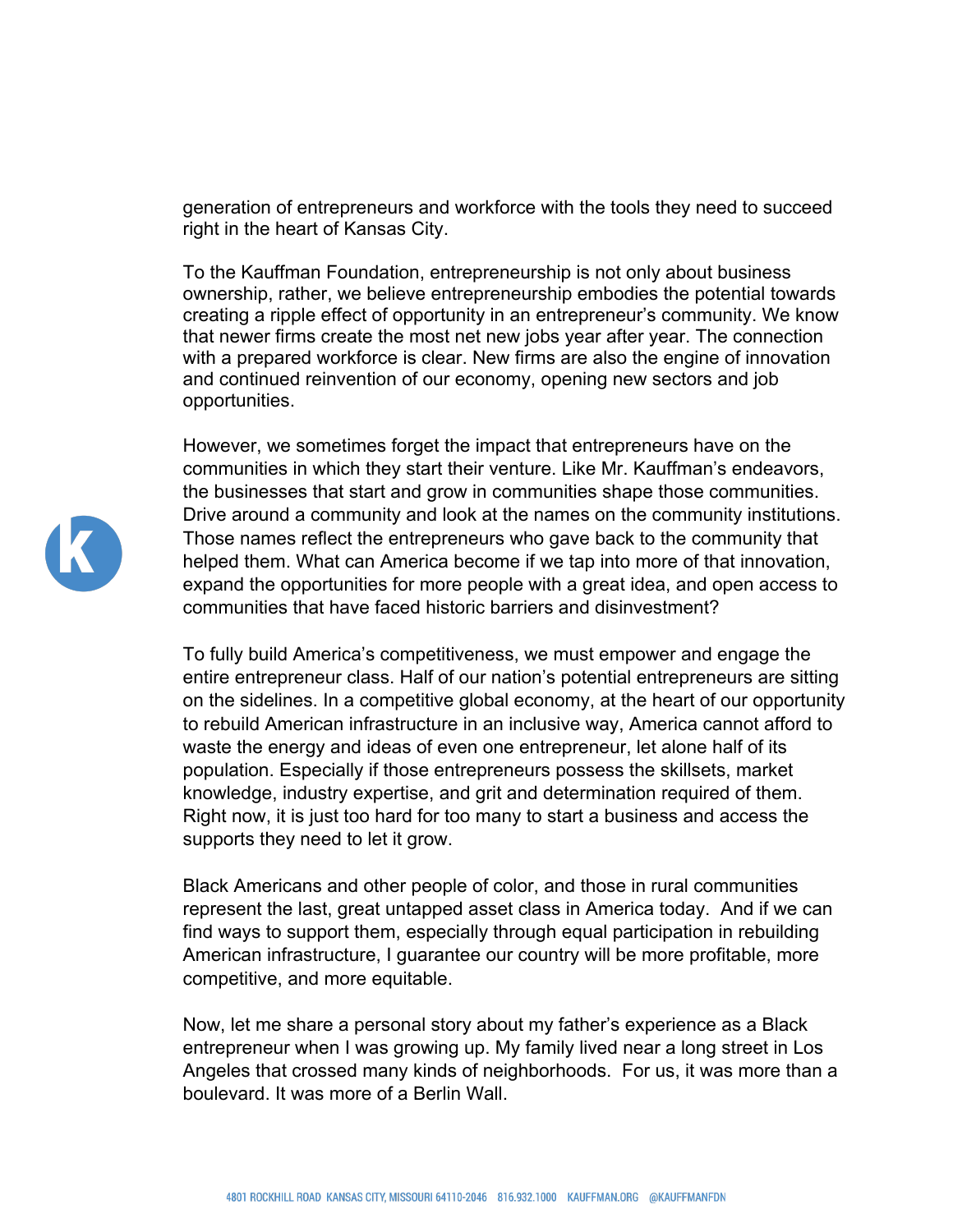If you lived on the north side of the boulevard, you were in a zip code that had a very good reputation. But I grew up on the south side of the boulevard, just one block away, in a different zip code. It was the edge of where "those other people" lived.

My dad and I had a ritual starting in the fifth grade. Three or four times a month, he'd pick me up after school and we'd go to a bank. One day I asked, "Dad, why do we go to so many banks?" He said, "I'll tell you when you get older." Turns out, he was trying to get that first loan, to open a chain of convenience stores. And he kept striking out.

At these banks, my dad's barrier to entry was simple: he lived one zip code away from what they considered worthy. He had good credit, but he didn't have credit experience. Somehow, his score was always seven or ten points too low. He was always the other. This went on for four years. Finally, after hearing "no" dozens of times, he finally heard "yes." A Black-owned bank saw him as worthy and gave him a loan. I remember how elated he was. He said, "someone finally trusted me."

He opened a convenience store in South Central Los Angeles, and it did well. He went back to that bank and got another loan and opened a second store just south of the Los Angeles Coliseum. Those investments paid off. My dad wasn't just a good entrepreneur, he was a good asset for the community. For 20 years, he created jobs while giving back to the neighborhood.

Even after securing the capital needed to open two successful stores, my dad continued to face barriers that kept his business from expanding further, unlike other entrepreneurs who did not look like him. He always said, "I don't want to be told that I'm not worthy ever again." Because of this, my dad lost faith in the system that was supposed to help him and never went back for another loan for fear of rejection, because he lived just one block away. In America too many of these assets live that one block away, or that one rural county away. Too many are seen as the "other." Too many face the same barriers my dad faced years ago.

My father's experience resembles the experiences that many American entrepreneurs continue to face today. According to our research, 83 percent of entrepreneurs cannot access bank loans or venture capital at the time of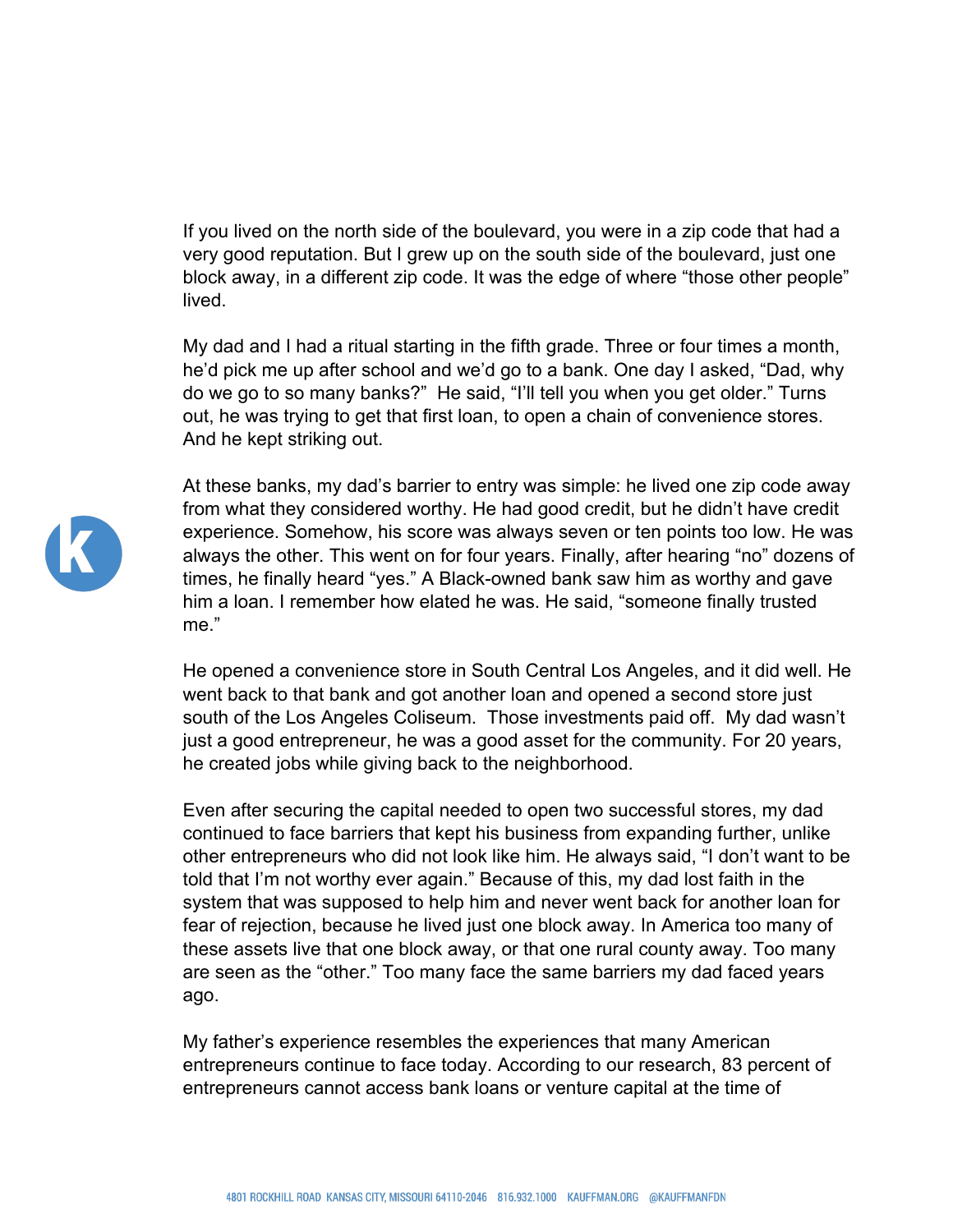startup.<sup>1</sup> Black-owned businesses are still twice as likely to be rejected for loans, start with three times less in overall capital, and four in ten entrepreneurs of color are "too discouraged" to even try for a loan for fear that they won't get it, according to the Federal Reserve.<sup>2</sup> In a country where 55 percent of the population is female, women are 60 percent less likely to secure funding than men when pitching the same business.<sup>3</sup> Alarmingly, of the \$69.1 trillion in global assets under the four major asset classes, including mutual funds, hedge funds, real estate, and private equity, less than 1.3 percent is invested in firms owned by women, Black Americans, and other people of color.<sup>4</sup>



While the landscape is fraught with inequality and uneven access to opportunity and funding, today, we face a unique opportunity to address these issues head on. The endeavor to advance our nation's infrastructure through the *Infrastructure Investment and Jobs Act* presents a prime opportunity to work together to identify and start to bridge the capital access gap for underserved businesses and firms who stand ready to meet the moment. The problem is plain and clear, when it comes to federal contracting and investing, firms owned by people of color have been left behind.<sup>5</sup> How can we bring them back into the ecosystem in a way that puts them at parity with their, too oftentimes, white male counterparts who seemingly have no issue accessing those same contracts?

The solution to these problems lies at the heart of access, our core principle which drove us to create the America's New Business Plan (ANBP), discussed in greater depth below. In our view, successful entrepreneurs have gotten where they are today because they gained access to opportunity, capital and funding, knowledge, and the support needed to help small businesses thrive. In the same way the policies inside the ANBP empower burgeoning entrepreneurs with the

```
content/uploads/2019/12/CapitalReport_042519.pdf.
```
<sup>1</sup> Ewing Marion Kauffman Foundation. *Access to Capital for Entrepreneurs: Removing Barriers*. Apr. 2019, pp. 1–48, https://www.kauffman.org/wp-

<sup>&</sup>lt;sup>2</sup> "The Fed - Availability of Credit to Small Businesses - September 2017." Board of Governors of the Federal Reserve System, https://www.federalreserve.gov/publications/2017-septemberavailability-of-credit-to-small-businesses.htm.

<sup>&</sup>lt;sup>3</sup>For the Economy to Restart, Everyone Must Have the Opportunity to Participate. https://www.kauffman.org/currents/rebuild-better-inclusive-economy/

<sup>4</sup> Ewing Marion Kauffman Foundation. *Diversifying Investments: A Study of Ownership Diversity and Performance in the Asset Management Industry*. Jan. 2019, pp. 1–21, https://kf-siteproduction.s3.amazonaws.com/media\_elements/files/000/000/281/original/2019\_KF\_DIVERSITY \_REPORT-FINAL.pdf.

<sup>5</sup> "SBA Releases FY 2020 Disaggregated Contracting Data." *SBA Releases FY 2020 Disaggregated Contracting Data*, https://www.sba.gov/blog/sba-releases-fy-2020-disaggregatedcontracting-data.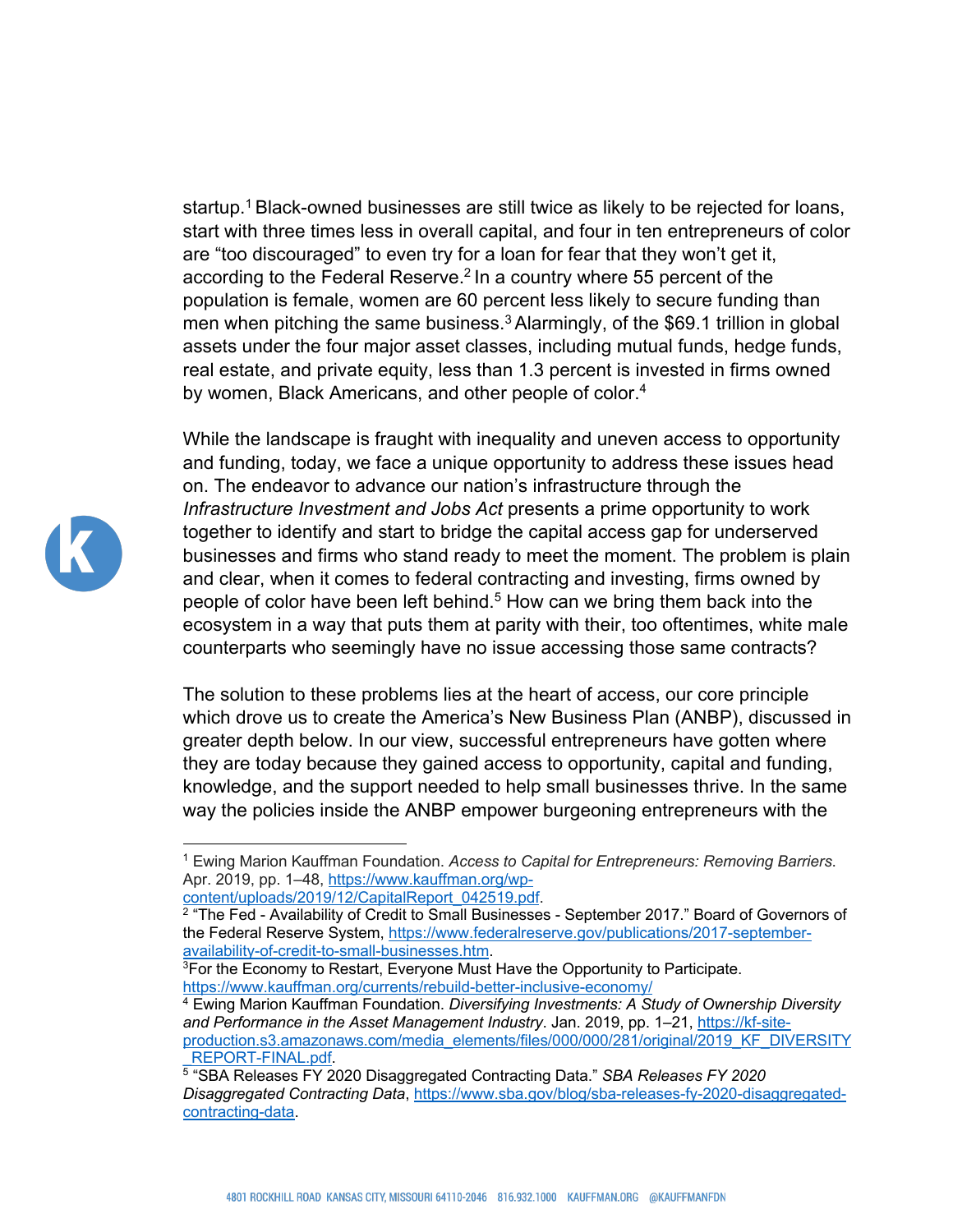tools to succeed, we must empower women and minority-owned firms with equitable access to resources, opportunities, and lenders that look like them, live in their communities, and understand the local ecosystem in which they operate. We cannot do that through government relief alone, or, without the help of locally trusted organizations, smaller, non-traditional lending partners, and institutions grounded in the historical and cultural implications of a community.

Our passion at the Kauffman Foundation is to change conditions for entrepreneurs by changing the systems in which they operate. Funds within the infrastructure package provide a unique, generational opportunity to funnel capital to underserved communities that need it the most especially as they begin to recover from the economic impacts of COVID-19. For example, as the Kansas City metro area continues to navigate the COVID-19 pandemic, our approximately 153,741 non-employer firms and approximately 50,000 "main street" small businesses (though these categories are not mutually exclusive) remain at extreme risk of economic injury or failure.<sup>6</sup> In fact, most U.S. small businesses operate on a very tight margin: 29 percent are unprofitable, and 47 percent have two weeks or fewer of cash liquidity.<sup>7</sup>

These businesses still have substantial need for liquidity to make payroll, avoid furloughing employees, and covering other ordinary expenses. In addition, this population of businesses are least likely to be able to access low-interest Small Business Association (SBA) loans given their strict underwriting and eligibility requirements that includes personal credit history, payment history, and collateral. These dynamics mean that businesses owned by women and people of color, often with lower credit scores and needing less capital, are not served through traditional and federal lending institutions and instead must turn to local minority depository institutions (MDIs) (like my father) or community development financial institutions (CDFIs) to meet their debt financing and microlending needs.

We have seen that even massive injections of capital from the federal government had an inequitable impact on access to capital for small businesses. For example, a Kauffman funded study on the variation in PPP lending by race



<sup>6</sup> *Census Business Builder: Regional Analyst Edition - 4.0*.

https://cbb.census.gov/rae/#view=map&industries=00&clusterName=All+Sectors&geoType=metr o&dataVariable=37&dashboardVars=62-17-64-34&centerX=-10531021&centerY=4713496&level=7&geoId=28140&dynHeader=My+Region&dynGeo\_metro=2

<sup>8140.</sup>

<sup>7</sup> *Place Matters: Small Business Financial Health in Urban Communities*. https://www.jpmorganchase.com/institute/research/small-business/place-matters-small-businessfinancial-health-in-urban-communities.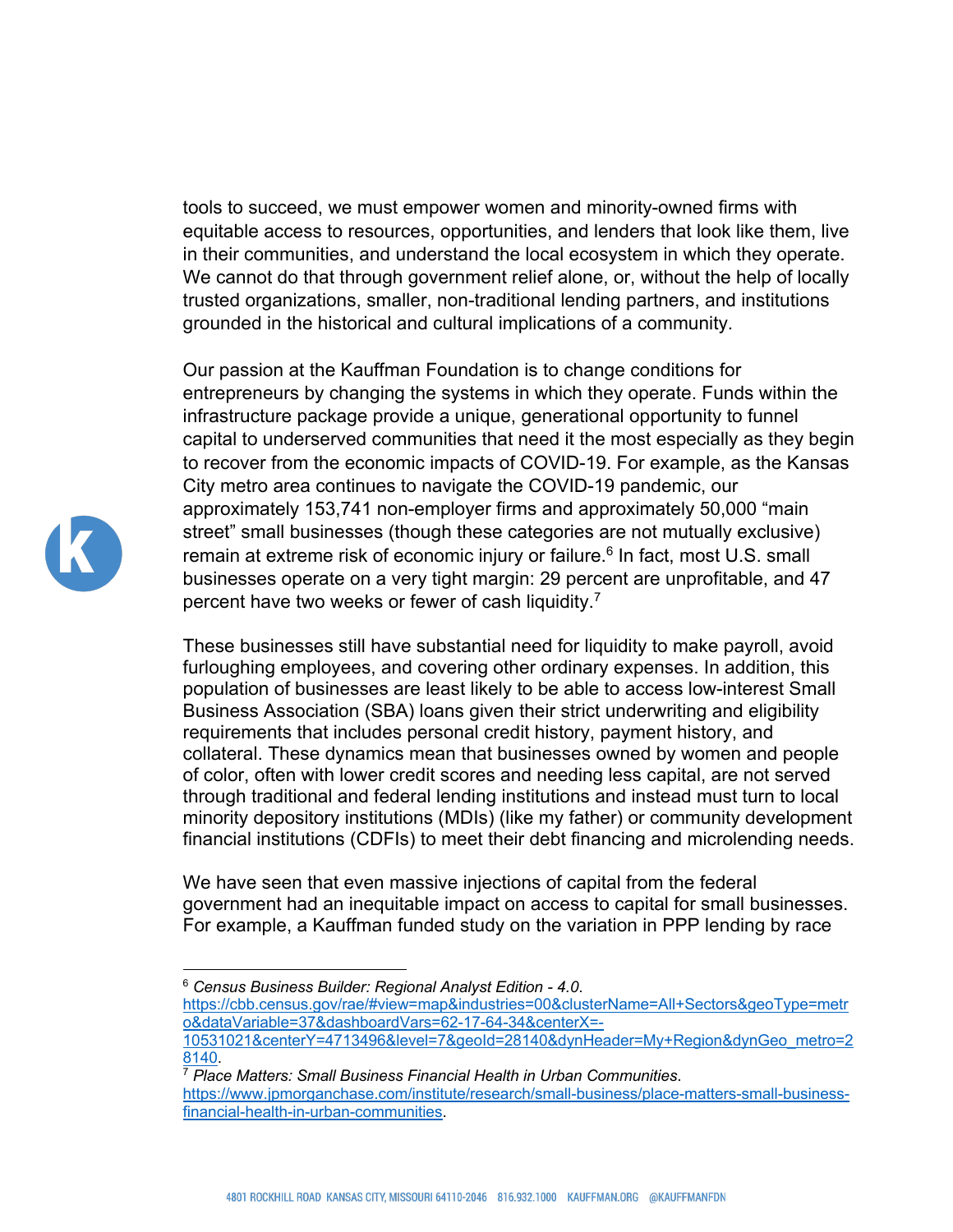found that Black-owned businesses were more likely to obtain a PPP loan from a fintech lender than a traditional bank. While ultimately, more than 32,000 small businesses in the Kansas City metro area received PPP loans, that funding was much more accessible to entrepreneurs living in affluent areas.<sup>8</sup> Meanwhile, traditionally redlined neighborhoods received 17 percent fewer PPP loans than their proportionate share of small business ownership. PPP lending was just a small example of the reality we continue to face today: existing capital pools support only a fraction of the need.

Whether the issue is accessing startup capital, disaster relief funding, or preparing smaller, disadvantaged businesses to fully seize the opportunities within the *Infrastructure Investment and Jobs Act,* the gap in capital markets between businesses of color and white-owned businesses is incredibly clear. For women and borrowers of color especially, CDFIs and MDIs play an increasingly important role in bridging the current lending gap as it exists in the marketplace. CDFIs not only service underserved and disinvested communities and areas, but they work to facilitate trust between financial systems and traditionally underbanked populations as well.

CDFIs understand that Black, women, and minority-owned firms face undue burdens and barriers when trying to compete against their counterparts and are more likely to provide pathways to access and opportunities than traditional, redlined, banking systems. For example, Black- and Hispanic-owned firms are more likely to apply for capital with CDFIs than similar white-owned firms.<sup>9</sup> Similarly, the Federal Reserve's Small Business Credit Survey found that Blackowned firms were more likely than white-owned firms to use CDFIs as financial services providers.<sup>10</sup> One study found that 58 percent of CDFI business loans went to targeted borrower types (including minority, low-income individuals, and women). The survey also found that CDFIs are far more likely to concentrate their lending activity in distressed census tracts than "mainstream" lenders<sup>11</sup> This



<sup>&</sup>lt;sup>8</sup> *MySidewalk*. <u>https://reports.mysidewalk.com/0f064324cc</u>.<br><sup>9 </sup>"Understanding Community Development Financial Institutions and Their Impact in Low- and Moderate-Income Neighborhoods." *Federal Reserve Bank of San Francisco*, https://www.frbsf.org/community-development/publications/community-development-investmentreview/2021/may/community-development-financial-institutions-impact-low-moderate-incomeneighborhoods/.<br><sup>10</sup> Federal Reserve Bank. *Small Business Credit Survey: 2021 Report on Firms Owned by People* 

*of Color*. The Federal Reserve, 2021, pp. 21,

https://www.fedsmallbusiness.org/medialibrary/FedSmallBusiness/files/2021/sbcs-report-onfirms-owned-by-people-of-color.<br><sup>11</sup> Swack, Micheal, et al. *CDFIs Stepping into the Breach: An Impact Evaluation—Summary* 

*Report*. The Carsey School of Public Policy University of New Hampshire, Aug. 2014, pp. 4–57, https://scholars.unh.edu/cgi/viewcontent.cgi?referer=https://scholar.google.com/&httpsredir=1&art icle=1235&context=carsey.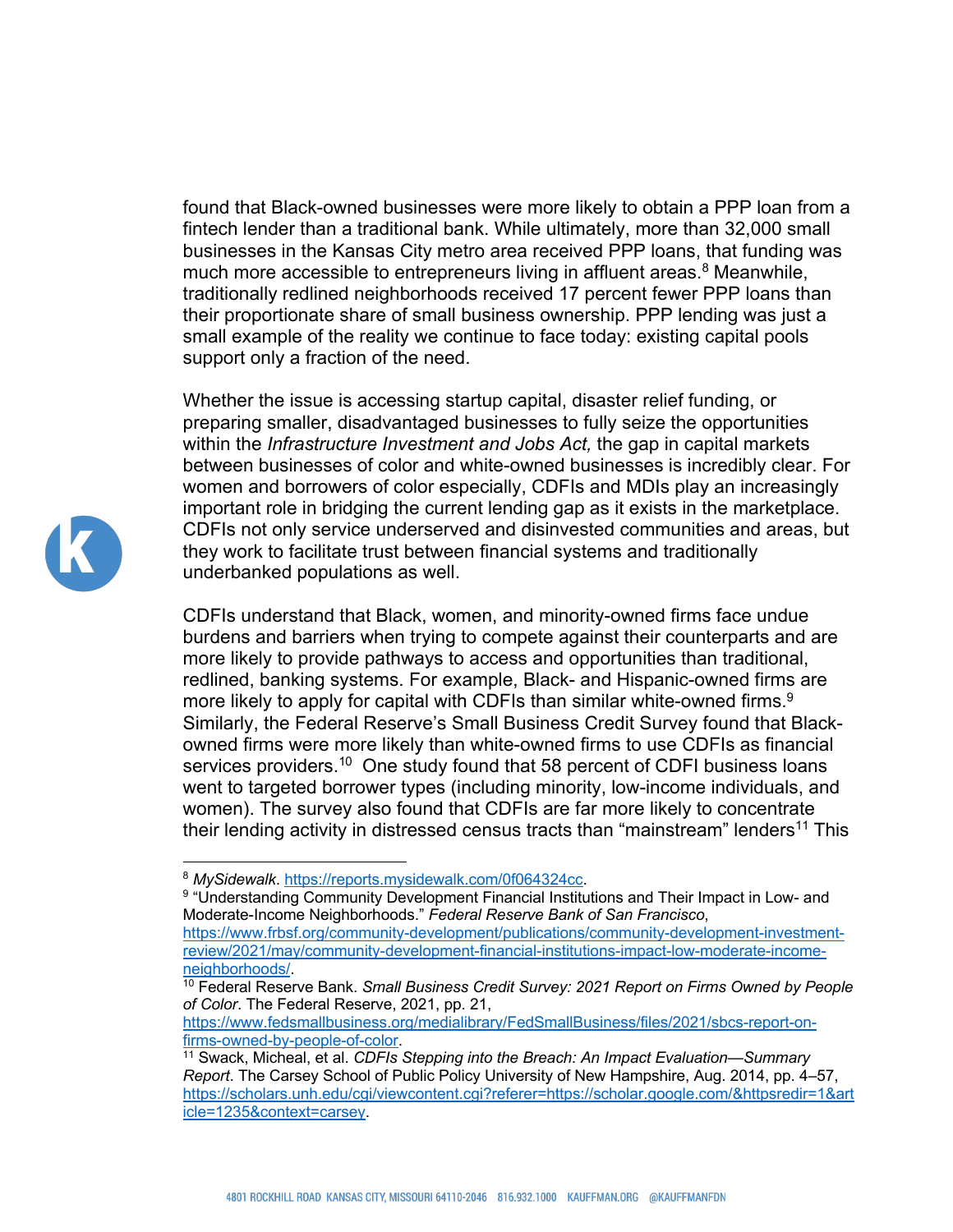is because CDFIs are currently bridging a market gap between white-owned businesses and minority-owned businesses; a gap that arose from years of compounded systemic inequities. This is not because white business owners do not need capital, but because white business owners are far more likely to be able to obtain that capital from a traditional bank, the way our system was initially established.

Today, there are many local contractors who are well-positioned to rebuild infrastructure in their own community who have the capability and the drive, but oftentimes lack the ability to access those contracts because they lack the tools to identify the opportunity, or like my father, lack a lending institution who will lend to them. Those same entrepreneurs might also lack the support they need, including access to organizations, including CDFIs, whose mission is built around the prospects of their success. Those entrepreneurs may also lack the knowledge to go after contracts, projects, or opportunities that have been laid out for them in the *Infrastructure Investment and Jobs Act* necessary to benefit from the newly authorized funding for rebuilding infrastructure. At the Kauffman Foundation, we have identified several models worthy of replication at the federal level that can connect entrepreneurs and struggling businesses, including contractors, with the access to capital, knowledge, opportunity, and support that they need.

## **Kauffman Capital Access Lab**

Our work through the Capital Access Lab has shown that entrepreneurs like my father are investable, they are not a risk, and they show immense potential for growth both individually and in their immediate communities. The Capital Access Lab is a national pilot initiative that aims to find, promote, and scale innovative investment managers, providing new kinds of capital to underserved entrepreneurs and communities in the United States. For this pilot, the Kauffman Foundation worked in conjunction with ImpactAssets to create a new vehicle for Foundations and donors to aggregate and deploy charitable funding.<sup>12</sup> To date, Kauffman's investment of \$3M into six funds has catalyzed other investments totaling \$177M that has been raised by the funds. The funds have to date deployed more than \$25M in funding to entrepreneurs across 40 companies.

Across all six Capital Access Lab funds, we saw approximately 40 entrepreneur founders invested in entrepreneurs from diverse backgrounds including 97



<sup>12</sup> https://impactassets.org/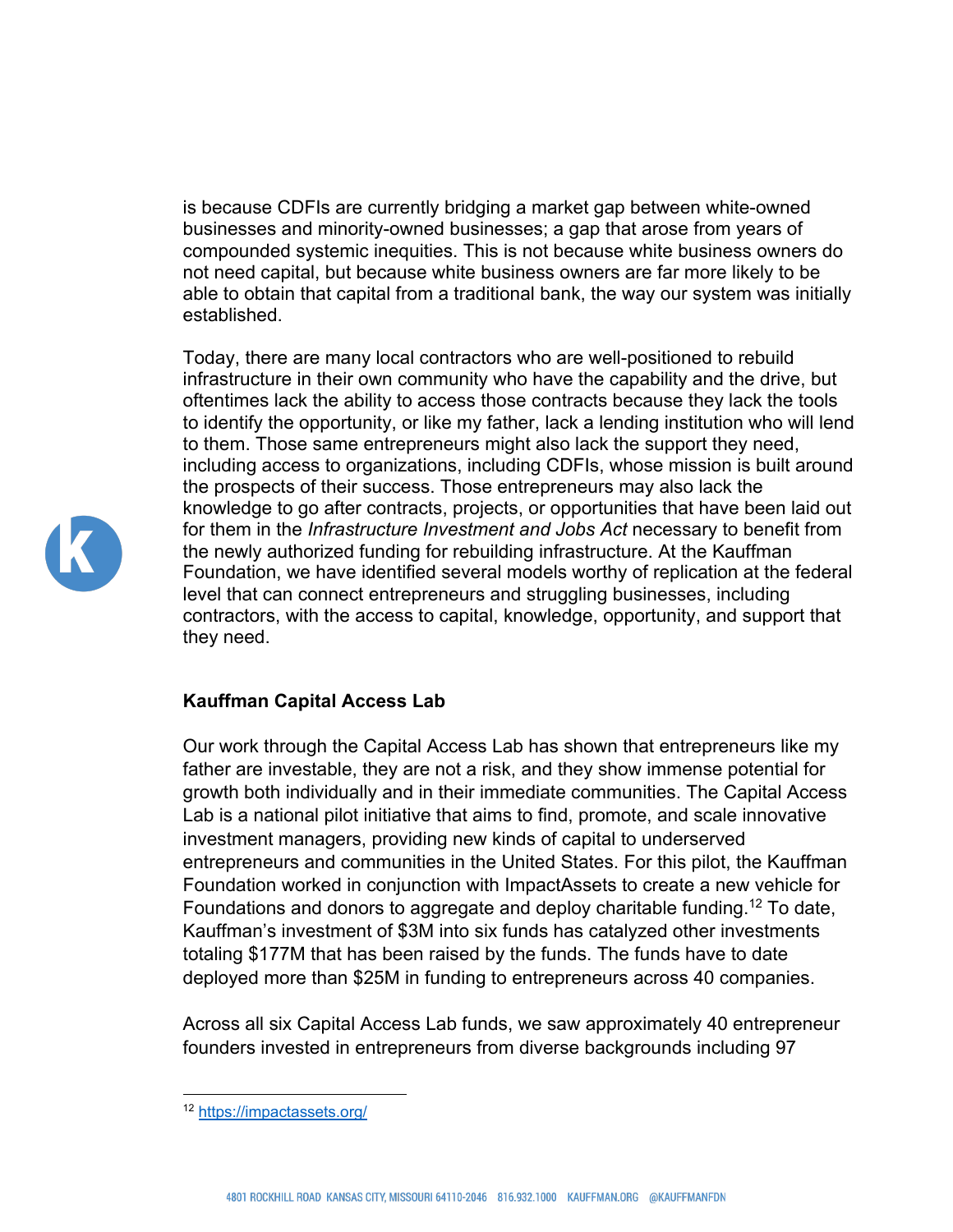percent underrepresented founders, 86 percent founders of color, 61 percent female founders in 75 percent cities outside major venture capital hubs such as New York City, Boston, and California. The results from our efforts only continue to underscore the systemic inequity faced by business owners and entrepreneurs of color or those owned by women. With proper capital, managed and distributed by people who look and live like them, entrepreneurs face higher chance for success when they have access to institutions who understand their needs most intimately.

We believe that the results from our Capital Access Lab point towards a greater need in the American marketplace. While there are various programs across government which provide much-needed support for entrepreneurship and capital access, more must be done. We urge Congress to consider new and innovative models of equitable financing proven through our Capital Access Lab that can be made accessible to entrepreneurs eager to rebuild American infrastructure but who may lack the supports necessary to go after prime contracts.

## **Kansas City CDFI Capitalization**

Another key initiative worthy of mention is our partnership with AltCap in our hometown of Kansas City. AltCap is a community development financial institution (CDFI) that invests in underestimated communities throughout the Kansas City metro area. AltCap deploys capital through innovative financing products, targeted small business and economic development programming, and partnerships that help build an inclusive ecosystem of entrepreneurship. Since 2005, AltCap has delivered nearly \$200 million in New Markets Tax Credits and \$7 million in small business financing to community-driven real estate development projects and to entrepreneurs who have been left out of the financial mainstream. AltCap believes that aligning financial, social, environmental, and human capital creates stronger communities and a thriving, inclusive economy. Since 2016, AltCap has made more than \$9 million in microloans to disadvantaged businesses, including those of color or owned by women and minorities, with an average loan size of \$27K.

Understanding the market need, in 2020, Kauffman provided an initial, catalytic investment to AltCap for the establishment of the Kansas City COVID-19 Relief and Recovery Loan Fund. AltCap in turn made more than 150 microloans in 8

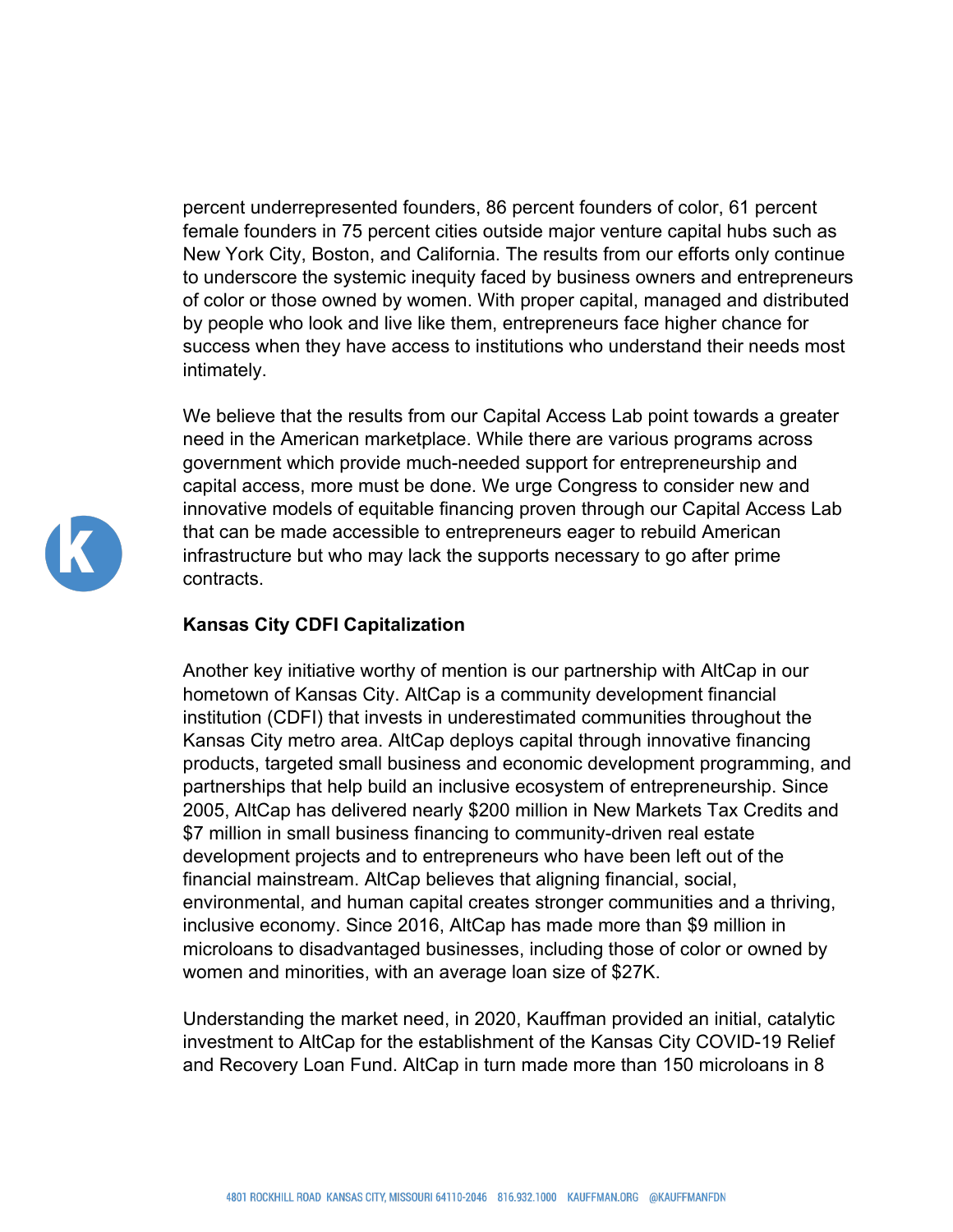months and they maintained a 0 percent default rate on the portfolio.<sup>13</sup> We believe these results prove not only the effectiveness of CDFIs and their relationships with the community, but also prove that investing in entrepreneurs from underrepresented populations is less risky than perceived.

One entrepreneur who benefitted from a Kansas City COVID-19 Relief and Recovery loan from AltCap is Chris Evans. Mr. Evans grew up in Kansas City, working part-time in his family's T-shirt printing business, T-Shirt King. He moved away to attend Morehouse College, build a career in consulting, and later earned his MBA at the University of Michigan. After graduating, Chris took over the family business. Then, COVID-19 came and negatively impacted his business. The community and sports team events that drove his business ceased entirely.



T-Shirt King received a Kansas City COVID-19 Relief and Recovery Fund loan from Kauffman grantee AltCap. The loan allowed Mr. Evans to retain employees and keep his doors open through the pandemic. Today, he has maintained his employee count and his business. As Mr. Evans put in his own words "Knowing that somebody, like AltCap, is really looking out for your business and knows that you are on the map, is the huge, huge part."14

Now building off the success of this fund and wanting to build more CDFI capacity in Kansas City, Kauffman beginning this year will grant an additional \$13.9M into three CDFIs in Kansas City (including an additional \$5.3M to AltCap) to help capitalize their loan funds, build internal capacity, increase the overall pool of funding available for entrepreneurs in the region, and help more entrepreneurs start and grow business and create jobs. The funds will provide microloan and alternative financing for businesses operating within the Kansas City metropolitan area's low-income and distressed census tracts. Alternative forms of lending may include revenue-based investment and character lending as appropriate to meet entrepreneur needs.

Kauffman is not only an incubator or grantor, but we also conduct real world research into what succeeds and what fails. Because of this, Kauffman should be viewed by the Committee as an unbiased source of information for them to make better decisions in increasing access to capital and opportunity necessary for entrepreneurs to benefit from legislation such as the infrastructure package.

<sup>13</sup> https://www.alt-cap.org/covid-relief-fund

<sup>14</sup> https://www.alt-cap.org/covid-relief-fund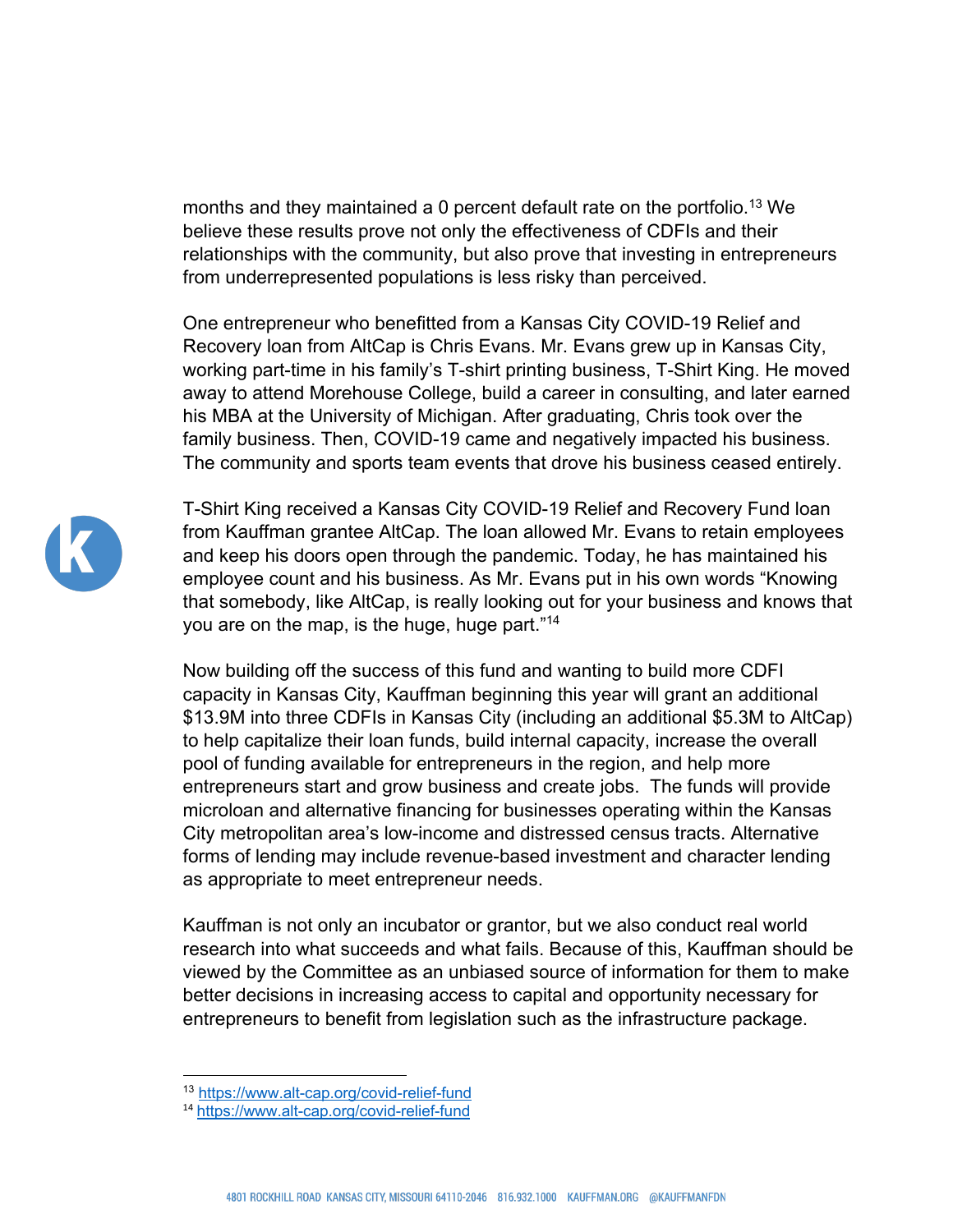Much like we empower grantees in their communities to drive impact, we liken our model to how CDFIs and MDIs work to bridge gaps in access to capital in their own communities. However, to do so, they require additional support from Congress.

## **The America's New Business Plan: A Model for Improving Access**

At the Kauffman Foundation, we think of our work in four pillars through our flagship entrepreneurial development toolkit, the America's New Business Plan, a research-vetted policy platform that is updated annually, providing recommendations and the current landscape characteristics of American small businesses.



The first pillar is equitable access to opportunity. We need to provide access to networks, mentors, and support organizations who can help overcome barriers and cut through red tape to turn good ideas into reality. Unfortunately, market concentration and the outsized influence of established businesses too often block entrepreneurs from seeking federal, state, and local procurement contracts. In addition, many entrepreneurs encounter a confusing web of outdated regulations, ordinances, and permits. Unlike big, established corporations, entrepreneurs lack the means to hire teams of consultants, attorneys, and available resources to shape and navigate these complicated systems. Especially in procurement and government contracting spaces, larger firms and corporations who can afford the supports necessary will have long identified how to navigate the regulations and licensing and permit requirements necessary to win contracts easily, thus reinforcing a cycle that consistently crowds out those who are not as well resourced.

The second pillar is equitable access to funding. That means closing the credit gap for entrepreneurs like my father and making sure early-stage entrepreneurs have access to the right kind of capital at the right time to start and grow a business. Unfortunately, capital seldom flows to all deserving entrepreneurs. At least 83 percent of entrepreneurs do not access bank loans or venture capital when launching a business, tilting the scales in favor of those who have the wealth to create new enterprises.<sup>15</sup> Women, Black, and Latino entrepreneurs must overcome additional bias and barriers to raise the funds their businesses need. While 45 percent of men say that getting the money to start a new

<sup>&</sup>lt;sup>15</sup> Victor Hwang, Sameeksha Desai, and Ross Baird, "Access to Capital for Entrepreneurs: Removing Barriers," Ewing Marion Kauffman Foundation: Kansas City, 2019.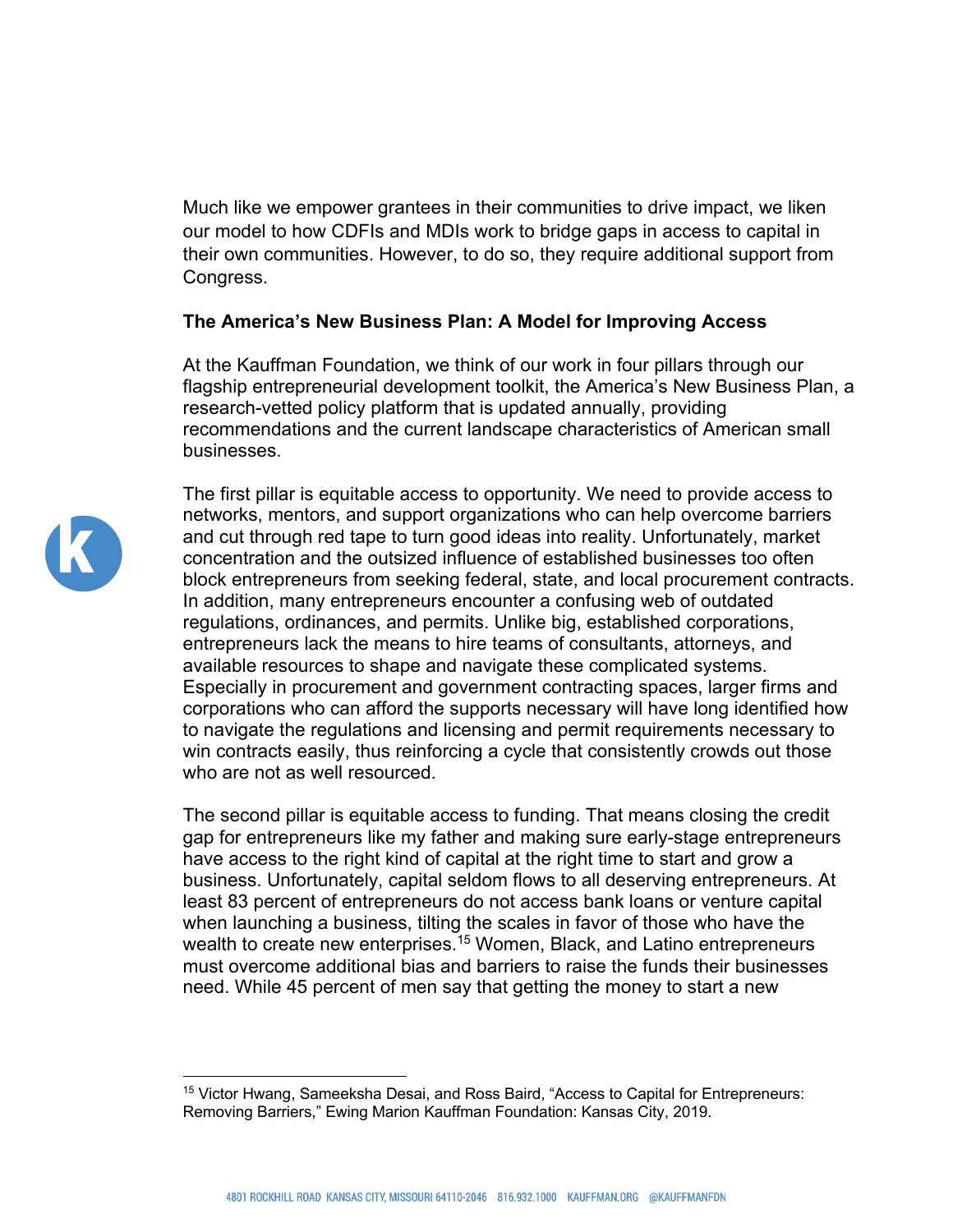business is difficult, 63 percent of women report the same.<sup>16</sup> On average, Black entrepreneurs start with much less capital, have less family wealth to rely on, and are much less likely to get bank loans or other forms of investment than equivalent applicants who are white or of other racial identities.<sup>17</sup>

The third pillar is equitable access to support. When entrepreneurs strike out on their own, they leave behind the salary and benefits an employer provides. Assuming the full risk of failure, they are responsible for health care, retirement savings, and other necessities they, their families, and their employees depend on. In addition, entrepreneurs, especially those who are women or of minority groups need access to childcare, transportation, and high-speed broadband internet – critical infrastructural barriers to entry that are crying out for transformational change. The balance that entrepreneurs must strike each day to keep their families and businesses afloat can be likened to a high-wire act: they need a safety net to rely on when the going gets tough. The simple truth is that this issue does not exist in a vacuum and affects every American citizen. The challenges posed by the COVID-19 pandemic has only worsened and uncovered the inequities that women and minorities face when it comes to accessing support.

Lastly, we focus on equitable access to knowledge, the know-how to start and grow a business, including gaining real world learning experiences and credentials in high school. Aspiring entrepreneurs have fewer connections to relevant resources than existing business owners do. More than half (55 percent) of established business owners reported knowing more than five other business owners, but only 39 percent of entrepreneurs who had started a business in the past year reported the same.<sup>18</sup> New business owners are more likely to have challenges finding networks, connections, and mentors than owners of mature businesses.19 To succeed, new businesses also need access to high-quality workers. Fifty-two percent of businesses less than a year old reported difficulty



<sup>&</sup>lt;sup>16</sup> "America's Voice on Small Business: Generational Views of Entrepreneurship and Small Business," America's Small Business Development Centers and the Center for Generational Kinetics, May 2017

<sup>&</sup>lt;sup>17</sup> Sterling A. Bone, Glenn L. Christensen, Jerome D. Williams, Stella Adams, Anneliese Lederer, and Paul C. Lubin. "Detecting Discrimination in Small Business Lending," Jon M. Huntsman School of Business at Utah State University, 2017. And Joyce A. Klein, "Bridging the Divide: How Business Ownership Can Help Close the Racial Wealth Gap," FIELD at the Aspen Institute, January 2017.

<sup>&</sup>lt;sup>18</sup> "Breaking Barriers: The Voice of Entrepreneurs," Kauffman Foundation, Global Strategy Group, and Public Opinion Strategies, February 2018.

<sup>&</sup>lt;sup>19</sup> Jessica Looze and Sameeksha Desai, "How has COVID-19 Changed Challenges for Entrepreneurs? Implications for Entrepreneurship Support," Ewing Marion Kauffman Foundation: Kansas City, November 2020.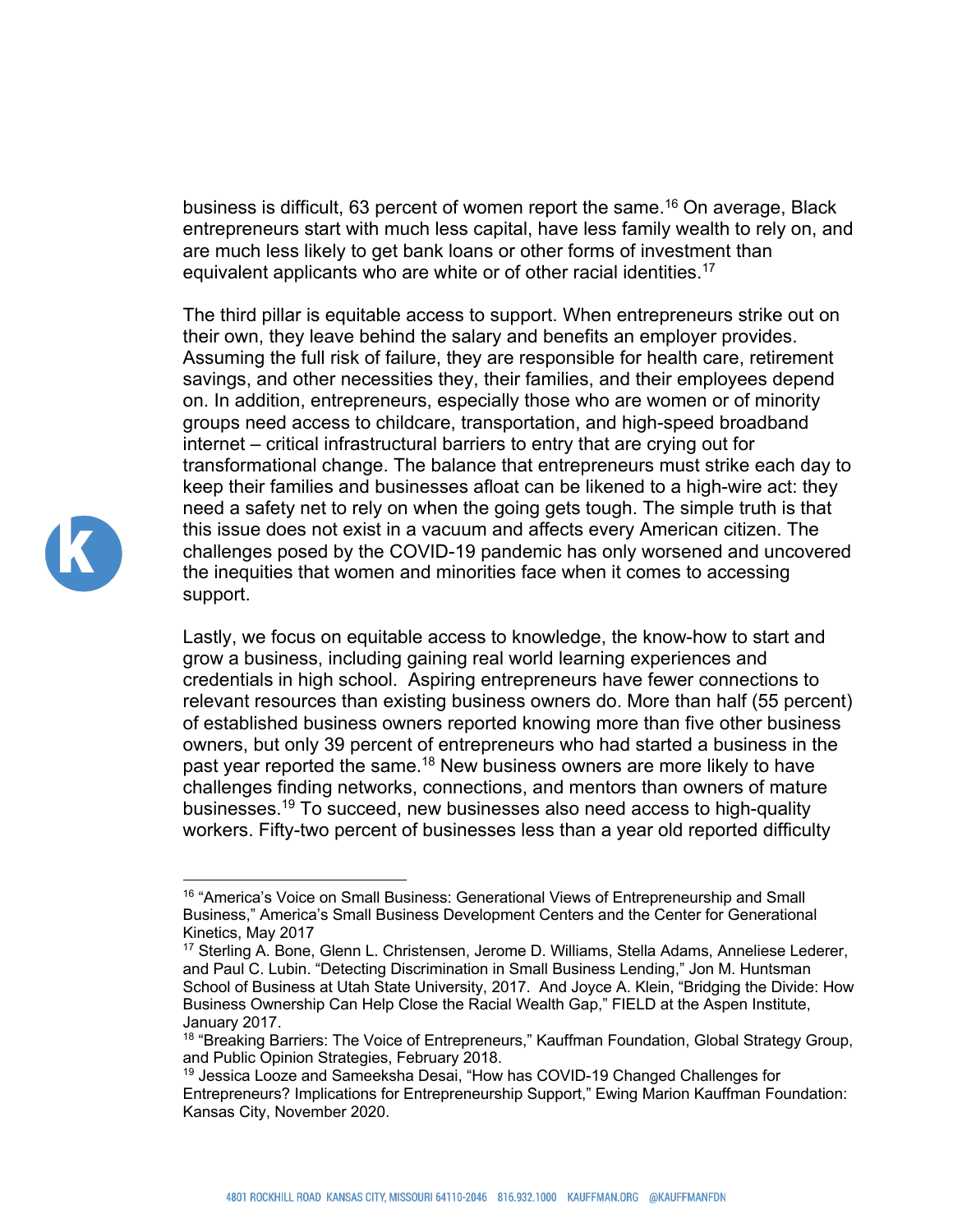finding skilled employees during the COVID-19 pandemic.<sup>20</sup> This is particularly a challenge in rural areas that have suffered "brain drains" as their labor pools have migrated to urban centers. In a 2019 Small Business Majority study, all 21 focus groups of rural business owners stressed that good employees were difficult to find.21

We believe the ANBP provides solutions to remedy the lack of access to capital, opportunity, knowledge, and support needed for minority firms to benefit from the dollars available to them in the infrastructure bill. We also believe entrepreneurs should be able to rely on local, community development financial institutions, minority depository institutions, and fintech providers to empower their business with a competitive advantage tailored to their community needs. While tackling systemic inequity in government procurement is a long-term goal, CDFIs, MDIs, and non-traditional lenders will play a critical role in bridging the capital access, knowledge, and support gaps in the short-and long-term.

Our model of empowering our grantees, local organizations, and associations on the ground with existing cultural expertise to enact systemic change across the nation is exactly what Congress should seek to do by integrating the use of institutions that already exist to serve disadvantaged entrepreneurs who are long overdue their shot at the American Dream.

For women and minority-owned businesses to succeed in obtaining prime contracts for infrastructure improvement projects, our ecosystem must support the following requirements:

Community banks, community development financial institutions (CDFIs), and minority depository institutions (MDIs) are important sources of capital for new and small businesses. Yet consolidation in the banking industry has exacerbated gaps in capital access for new and small businesses, especially those owned by entrepreneurs of color. The number of community banks declined by more than 2,000 from 2008 to 2018; the number of MDIs went from 164 at the end of 2001 to 143 at the end of the third quarter of 2020. The number of Black-owned banks declined by more than half between 2001 and the third quarter of 2020, from 48 to 20. To improve access to capital, policymakers should:



 $^{20}$  Jessica Looze and Sameeksha Desai, "How has COVID-19 Changed Challenges for Entrepreneurs? Implications for Entrepreneurship Support," Ewing Marion Kauffman Foundation: Kansas City, November 2020.

<sup>&</sup>lt;sup>21</sup> "Examining the Unique Opportunities and Challenges Facing Rural Small Businesses," Small Business Majority, February 12, 2019.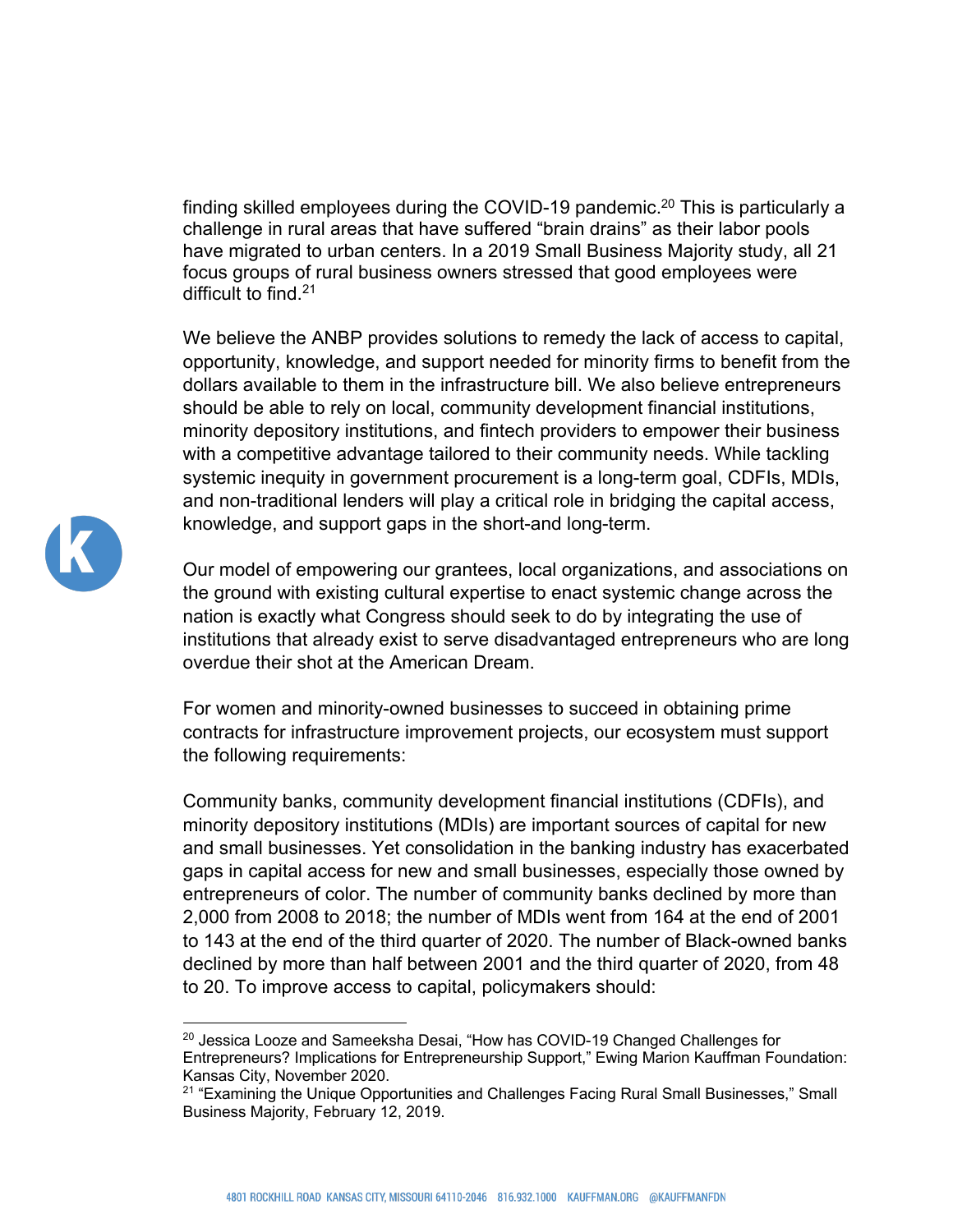- Expand the U.S. Treasury Department's CDFI Fund to help CDFIs scale and lend to more new and small businesses in their communities.
- Encourage the capitalization of local financial institutions by backstopping "equity-like" investment in CDFIs and MDIs and strengthening investor tax credits.
- Provide technical assistance and funding to help CDFIs expand operations.
- Work with philanthropic organizations to create funding pools that reduce risk and interest of CDFIs' short-term lending to businesses not eligible for SBA loans.
- Establish community deposit programs or expand existing community deposit programs to facilitate greater lending to new and small businesses.22

While we understand that CDFIs, MDIs do not exist soley to service entrepreneurs in procurement spaces, we understand that a majority of women and minority-owned firms who struggle to gain access to opportunities have and will continue to rely on these insitutions for support. For that reason, they must be supported to the fullest extent possible neccsssary to prepare the next generation of contractors to fully benefit from opportunities like the *Infrastructure Investment and Jobs Act.*

In closing, we once again thank for your time and consideration in receiving our perspective, recommendations, and market-ready solutions towards addressing the barriers that women, Black, and minority-owned firms face when accessing capital, opportunities, supports, and knowledge needed to benefit from the *Infrastructure Investment and Jobs Act.* 

While the *Infrastructure Investment and Jobs Act* certainly provides a myriad of opportunities for American contracting firms, not all firms have an equal chance of accessing the award funding, and therefore, will miss out on an incredible opportunity to develop, grow, and scale their businesses as a result. While remedying these gaps for all business owners will require a long-term dedicated effort towards reducing barriers to access, much like the Kauffman Foundation's approach, it is important to gain a clear understanding of the task at hand. We



 $22$  Start Us Up Coalition. America's New Business Plan. Ewing Marion Kauffman Foundation, Mar. 2021, https://www.startusupnow.org/wpcontent/uploads/sites/12/2021/03/AmericasNewBusinessPlan.pdf.